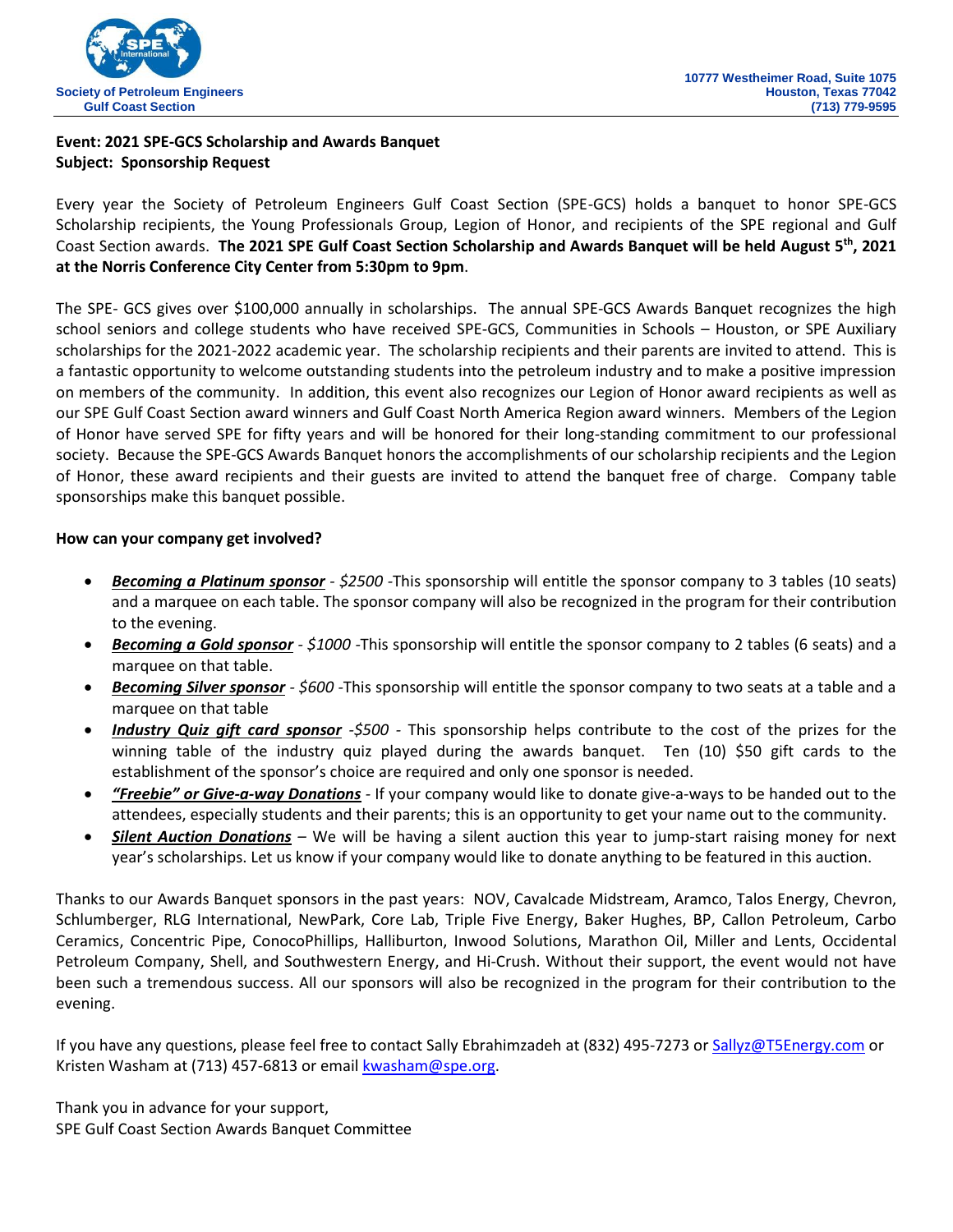

## **Please return this form to the following address, fax or email to reserve a table:**

Society of Petroleum Engineers Attn: Kristen Washam 10777 Westheimer Rd., Suite 1075 Houston, TX 77042 [kwasham@spe.org](mailto:kwasham@spe.org)

#### **Sponsor Information for 2021 SPE Gulf Coast Section Scholarship and Awards Banquet**

| Company:        |  |
|-----------------|--|
| Contact:        |  |
| Contact e-mail: |  |
| Contact phone:  |  |

Type of sponsorship/donation:

Platinum Sponsorship Amount: **\$2500**

Please list all attendee names at the end of this form or at ou[r event page.](https://www.spegcs.org/events/6026/) Additional seats beyond the 5 per table (total 15 seats) that are included with this sponsorship may be reserved on the SPE-GCS website for the ticket price.

Gold Sponsorship Amount: **\$1000** Number of tables sponsored: \_\_\_\_\_\_\_\_\_

Companies may sponsor more than one table at the banquet. Please list all attendee names at the end of this form or at our [event page.](https://www.spegcs.org/events/6026/) Additional seats beyond the 6 per table that are included with this sponsorship may be reserved on the SPE-GCS website for the ticket price.

Silver Sponsorship Amount: **\$600** Number of tables sponsored: \_\_\_\_\_\_\_\_\_

Companies may sponsor more than one table at the banquet. Please list all attendee names at the end of this form or at our [event page.](https://www.spegcs.org/events/6026/) Additional seats beyond the 2 per table that are included with this sponsorship may be reserved on the SPE-GCS website for the ticket price.

Gift card Sponsorship Amount: **\$500**

\*Please note that only one gift card sponsorship is available. Check with Kristen Washam to determine if this option is still available.

 $\Box$  Freebie/Give-a-ways (approximately 100-150 attendees)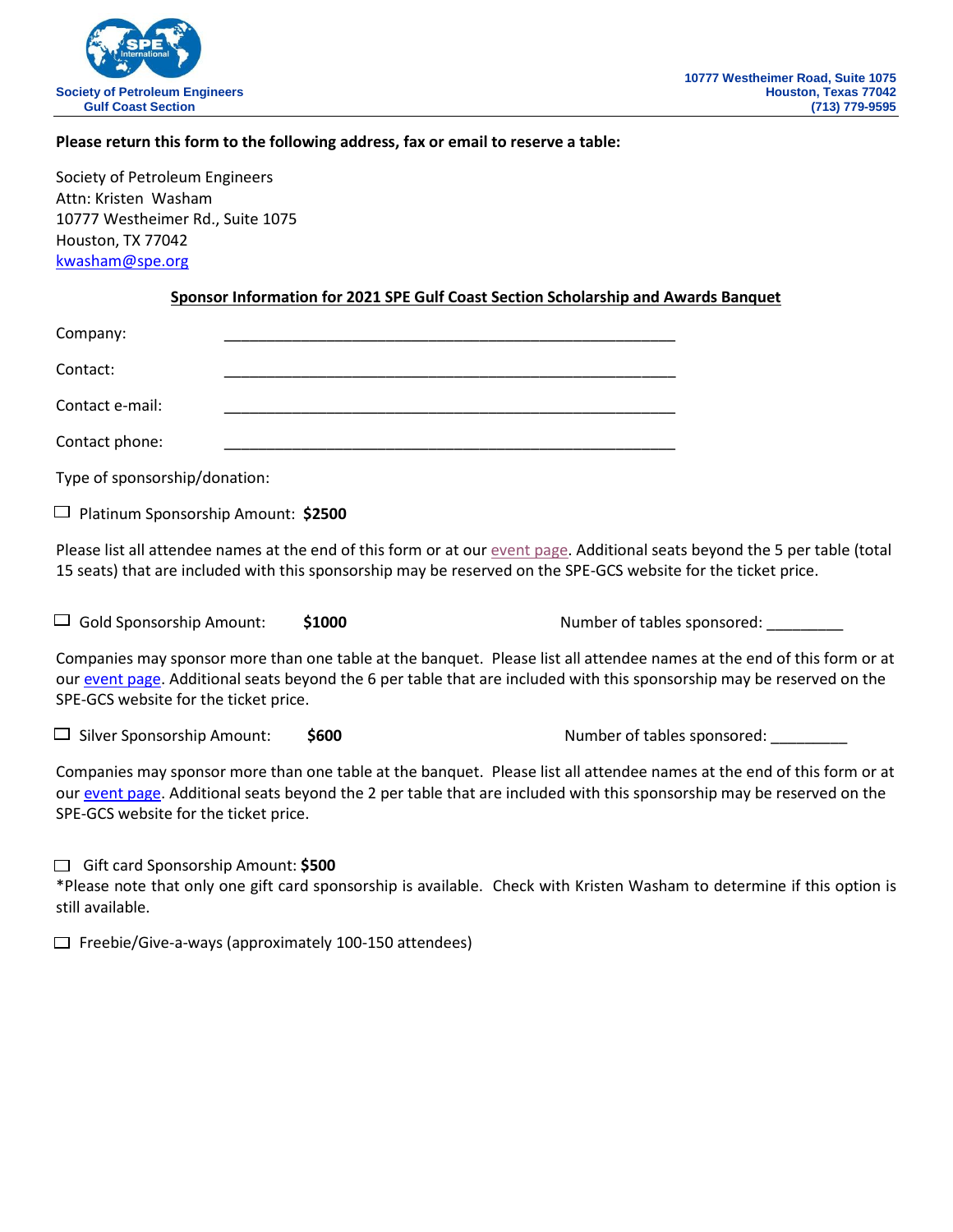

Please make checks payable to SPE GCS and mail to the address above with a note for the 2021 SPE-GCS Awards Banquet Sponsorship.

| If paying by credit card:     |  |  |  |
|-------------------------------|--|--|--|
| Credit Card No.:              |  |  |  |
| Exp. Date:                    |  |  |  |
| Name on Card:                 |  |  |  |
| Signature:                    |  |  |  |
| Email (required for receipt): |  |  |  |

The Society of Petroleum Engineers (SPE), Inc. is a 501 (c) (3) nonprofit educational and charitable organization with Tax ID number 75-2001539.